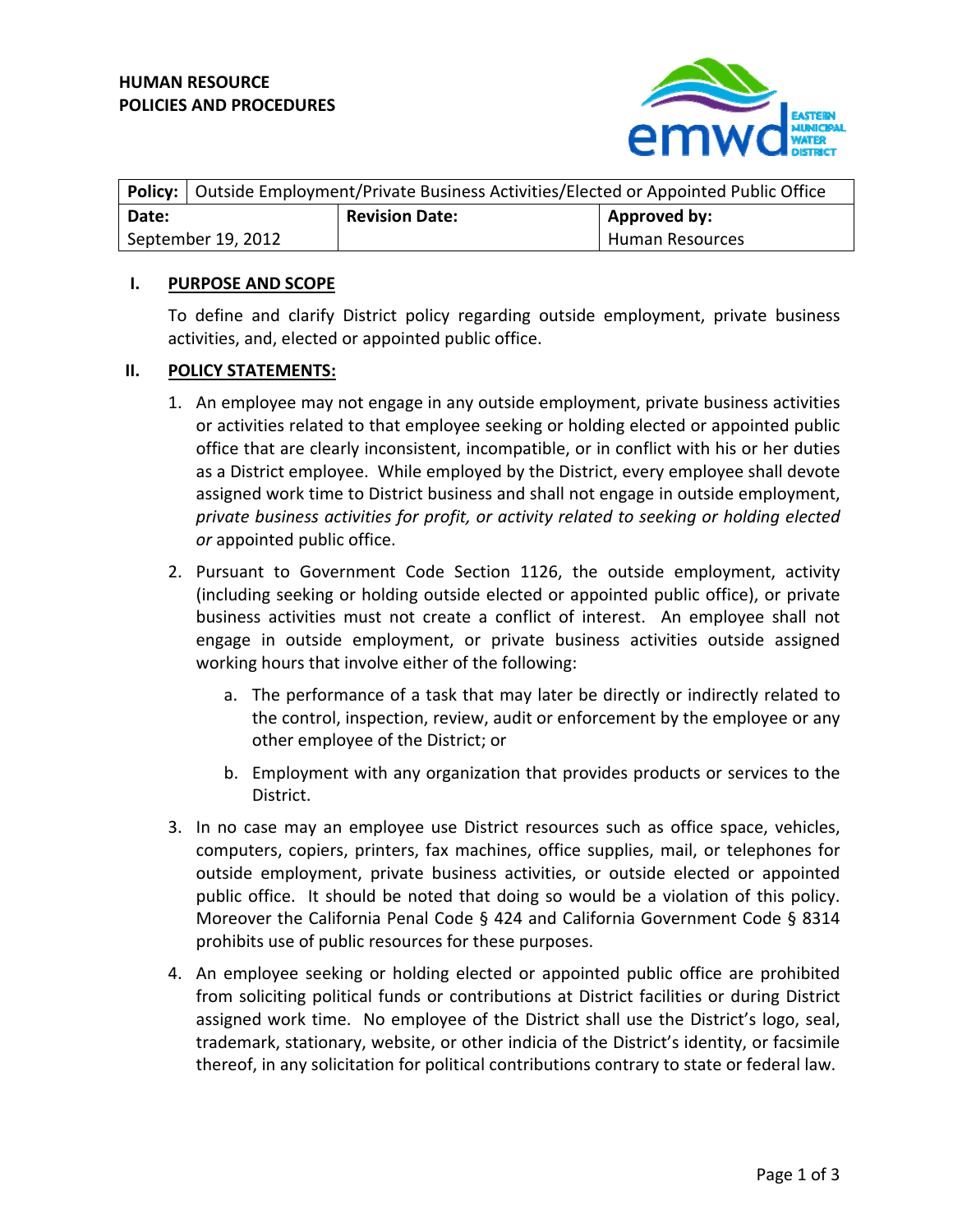- 5. An employee's outside employment, private business activities, or service in elected or appointed public office, shall neither interfere with the functions of the employee's District job nor impair the employee's physical and mental capacities required to perform the District job.
- 6. No employee shall hold outside employment or conduct private business activities unless the approval for such outside employment has been recommended in advance by the employee's department head and approved by the Director of Human Resources and Risk Management.
	- a. Outside employment and private business activities must be conducted on personal time and outside the employee's normal working hours.
	- b. An employee must be available to the District for emergency work, stand‐by, call out or necessary overtime at all times. Outside employment or private business activities will not be approved if it precludes this availability.
	- c. The approval for an employee's outside employment may be revoked at any time by the General Manager.
- 7. Eastern Municipal Water District shall not be subject to claims or held liable for any damages or injuries incurred by an employee's outside employment, private business activity, or service in elected or appointed public office, or travel to or from employee's outside employment, private business activities, or elected or appointed public office.
- 8. Violation of any of these provisions may result in corrective action as appropriate up to and including discharge.

## **III. PROCEDURE**

The following outlines the review process whenever a full-time, regular District employee is seeking authorization for outside employment/private business activities. A separate process noted below will be followed for employees seeking or holding elected or appointed public office

- 1. Outside Employment/Private Business Activities:
	- a. The employee shall submit the Request for Approval of Outside Employment/Private Business Activities to his/her department head. This form must be submitted prior to beginning the outside work.
	- b. The Request for Approval of Outside Employment/Private Business Activities form must be filled out completely, including detailed information about the nature of the work performed, the employer, and the time commitment involved.
	- c. The request for Approval of Outside Employment/Private Business Activities form must include the signature of the employee's department head.